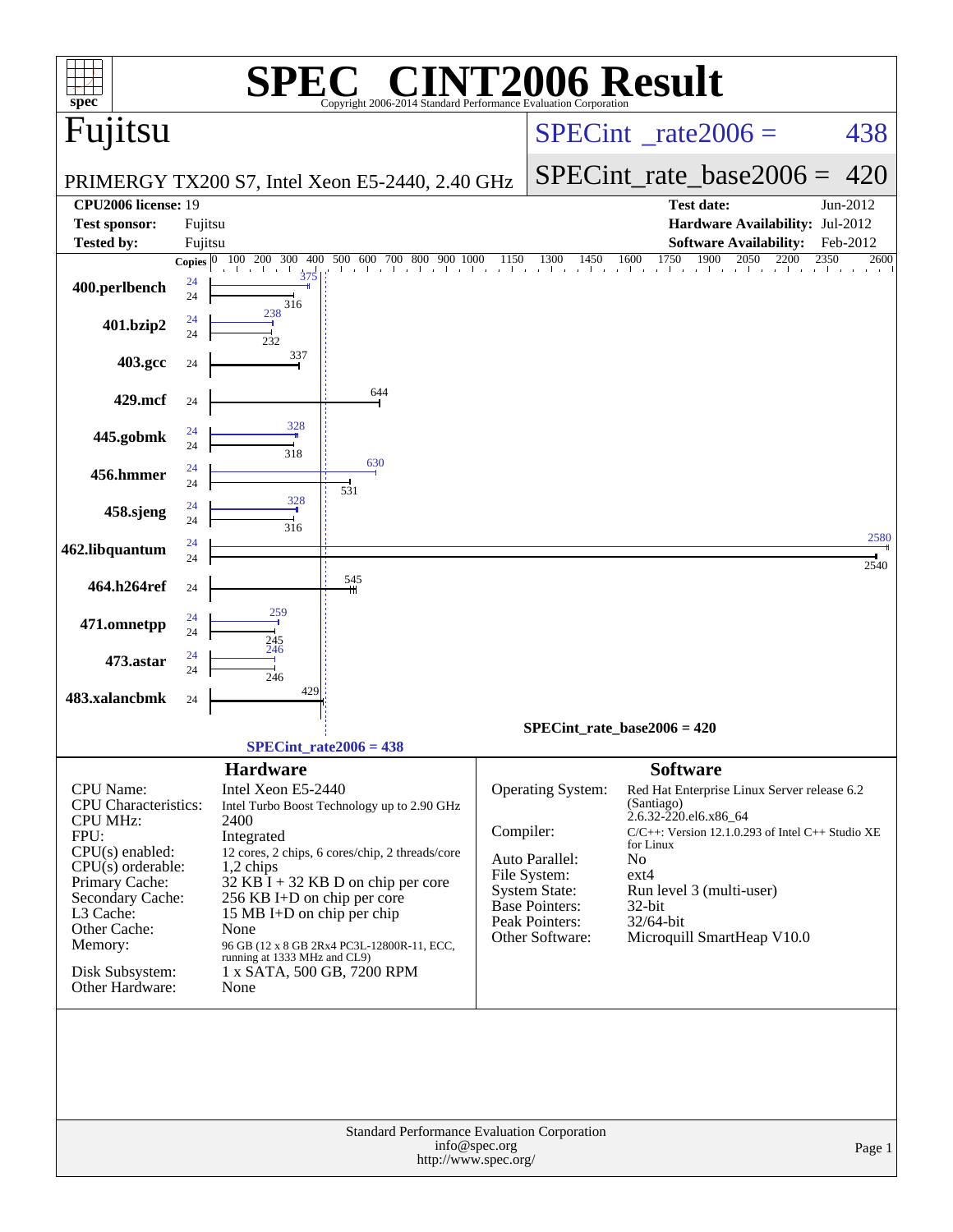

# **[SPEC CINT2006 Result](http://www.spec.org/auto/cpu2006/Docs/result-fields.html#SPECCINT2006Result)**

#### Fujitsu

#### SPECint rate $2006 = 438$

PRIMERGY TX200 S7, Intel Xeon E5-2440, 2.40 GHz

[SPECint\\_rate\\_base2006 =](http://www.spec.org/auto/cpu2006/Docs/result-fields.html#SPECintratebase2006) 420

**[CPU2006 license:](http://www.spec.org/auto/cpu2006/Docs/result-fields.html#CPU2006license)** 19 **[Test date:](http://www.spec.org/auto/cpu2006/Docs/result-fields.html#Testdate)** Jun-2012

**[Test sponsor:](http://www.spec.org/auto/cpu2006/Docs/result-fields.html#Testsponsor)** Fujitsu **[Hardware Availability:](http://www.spec.org/auto/cpu2006/Docs/result-fields.html#HardwareAvailability)** Jul-2012 **[Tested by:](http://www.spec.org/auto/cpu2006/Docs/result-fields.html#Testedby)** Fujitsu **[Software Availability:](http://www.spec.org/auto/cpu2006/Docs/result-fields.html#SoftwareAvailability)** Feb-2012

#### **[Results Table](http://www.spec.org/auto/cpu2006/Docs/result-fields.html#ResultsTable)**

|                                                                                                          | <b>Base</b>   |                |            |                |            |                |       | <b>Peak</b>   |                |              |                |              |                |              |
|----------------------------------------------------------------------------------------------------------|---------------|----------------|------------|----------------|------------|----------------|-------|---------------|----------------|--------------|----------------|--------------|----------------|--------------|
| <b>Benchmark</b>                                                                                         | <b>Copies</b> | <b>Seconds</b> | Ratio      | <b>Seconds</b> | Ratio      | <b>Seconds</b> | Ratio | <b>Copies</b> | <b>Seconds</b> | <b>Ratio</b> | <b>Seconds</b> | <b>Ratio</b> | <b>Seconds</b> | <b>Ratio</b> |
| 400.perlbench                                                                                            | 24            | 743            | <b>316</b> | 742            | 316        | 743            | 316   | 24            | 625            | 375          | 631            | 372          | 622            | 377          |
| 401.bzip2                                                                                                | 24            | 997            | 232        | 1001           | 231        | 998            | 232   | 24            | 975            | 238          | 974            | 238          | 977            | 237          |
| $403.\mathrm{gcc}$                                                                                       | 24            | 572            | 338        | 576            | 336        | 574            | 337   | 24            | 572            | 338          | 576            | 336          | 574            | 337          |
| $429$ .mcf                                                                                               | 24            | 340            | 644        | 340            | 644        | 339            | 646   | 24            | 340            | 644          | 340            | 644          | 339            | 646          |
| 445.gobmk                                                                                                | 24            | 794            | 317        | 791            | 318        | 793            | 318   | 24            | 759            | 332          | 769            | 328          | 776            | 324          |
| 456.hmmer                                                                                                | 24            | 423            | 530        | 419            | 534        | 422            | 531   | 24            | <b>356</b>     | 630          | 356            | 629          | 355            | 631          |
| $458$ .sjeng                                                                                             | 24            | 912            | 318        | 919            | <b>316</b> | 920            | 316   | 24            | 886            | 328          | 885            | 328          | 876            | 332          |
| 462.libquantum                                                                                           | 24            | 196            | 2530       | 196            | 2540       | 196            | 2540  | 24            | 193            | 2580         | 193            | 2580         | 193            | 2580         |
| 464.h264ref                                                                                              | 24            | 957            | 555        | 994            | 534        | 975            | 545   | 24            | 957            | 555          | 994            | 534          | 975            | 545          |
| 471.omnetpp                                                                                              | 24            | 613            | 245        | 611            | 245        | 612            | 245   | 24            | 579            | 259          | 581            | 258          | 578            | 260          |
| $473$ . astar                                                                                            | 24            | 685            | 246        | 684            | 246        | 684            | 246   | 24            | 685            | 246          | 686            | 246          | 684            | 246          |
| 483.xalancbmk                                                                                            | 24            | 386            | 429        | 386            | 429        | 385            | 430   | 24            | 386            | 429          | 386            | 429          | 385            | 430          |
| Results appear in the order in which they were run. Bold underlined text indicates a median measurement. |               |                |            |                |            |                |       |               |                |              |                |              |                |              |

#### **[Submit Notes](http://www.spec.org/auto/cpu2006/Docs/result-fields.html#SubmitNotes)**

 The numactl mechanism was used to bind copies to processors. The config file option 'submit' was used to generate numactl commands to bind each copy to a specific processor. For details, please see the config file.

#### **[Operating System Notes](http://www.spec.org/auto/cpu2006/Docs/result-fields.html#OperatingSystemNotes)**

 Stack size set to unlimited using "ulimit -s unlimited" Transparent Huge Pages enabled with: echo always > /sys/kernel/mm/redhat\_transparent\_hugepage/enabled runspec command invoked through numactl i.e.: numactl --interleave=all runspec <etc>

#### **[General Notes](http://www.spec.org/auto/cpu2006/Docs/result-fields.html#GeneralNotes)**

Environment variables set by runspec before the start of the run: LD\_LIBRARY\_PATH = "/SPECcpu2006/libs/32:/SPECcpu2006/libs/64"

 Binaries compiled on a system with 2x E5-2650 CPU + 96 GB memory using RHEL6.2 For information about Fujitsu please visit: <http://www.fujitsu.com>

#### **[Base Compiler Invocation](http://www.spec.org/auto/cpu2006/Docs/result-fields.html#BaseCompilerInvocation)**

[C benchmarks](http://www.spec.org/auto/cpu2006/Docs/result-fields.html#Cbenchmarks): [icc -m32](http://www.spec.org/cpu2006/results/res2012q3/cpu2006-20120810-24150.flags.html#user_CCbase_intel_icc_5ff4a39e364c98233615fdd38438c6f2)

Continued on next page

Standard Performance Evaluation Corporation [info@spec.org](mailto:info@spec.org) <http://www.spec.org/>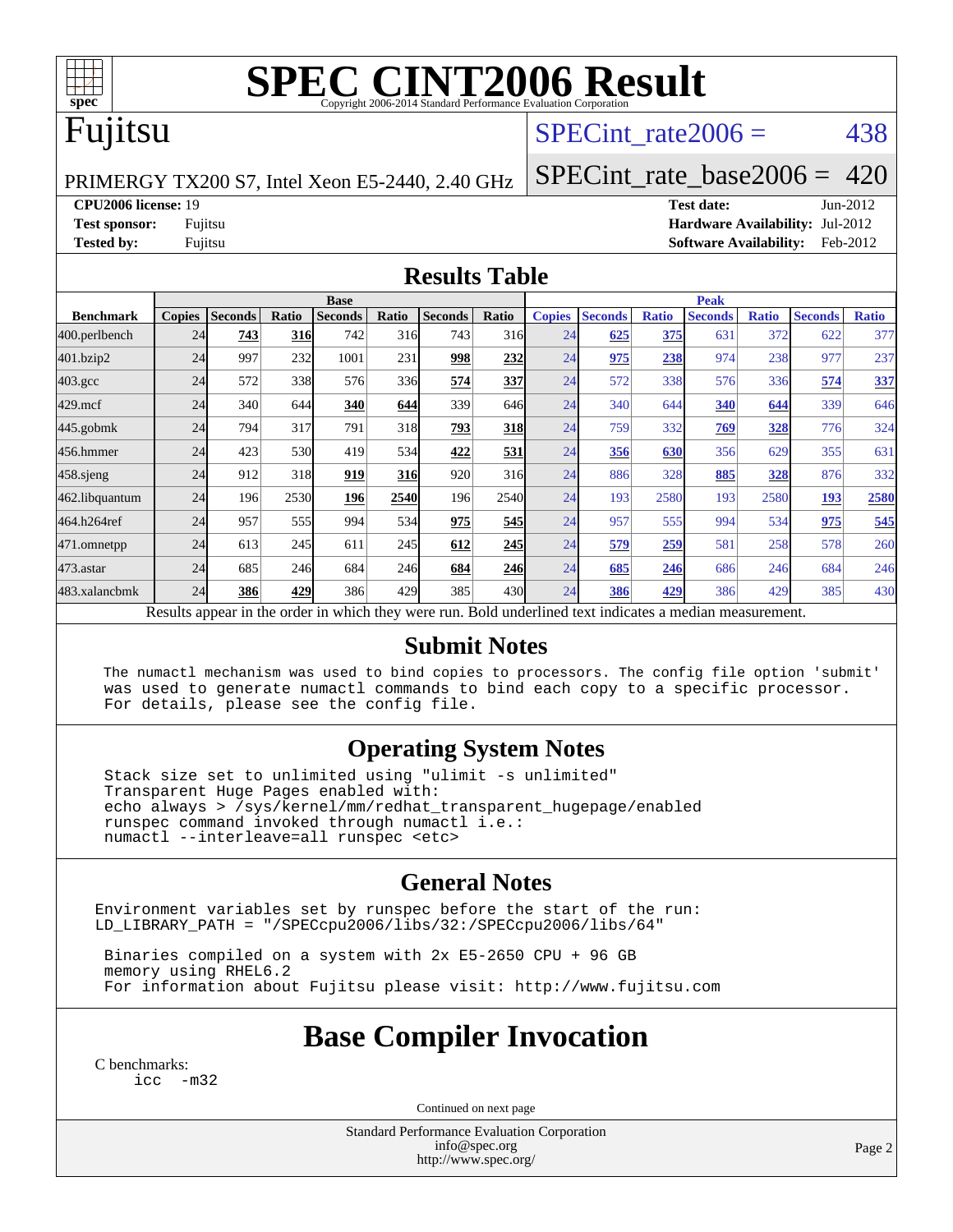| <b>SPEC CINT2006 Result</b><br>spec <sup>®</sup><br>Copyright 2006-2014 Standard Performance Evaluation Corpora                                                                                                                                                          |                                                                                                       |
|--------------------------------------------------------------------------------------------------------------------------------------------------------------------------------------------------------------------------------------------------------------------------|-------------------------------------------------------------------------------------------------------|
| Fujitsu                                                                                                                                                                                                                                                                  | 438<br>$SPECint_rate2006 =$                                                                           |
| PRIMERGY TX200 S7, Intel Xeon E5-2440, 2.40 GHz                                                                                                                                                                                                                          | $SPECint_rate_base2006 = 420$                                                                         |
| CPU2006 license: 19<br><b>Test sponsor:</b><br>Fujitsu<br><b>Tested by:</b><br>Fujitsu                                                                                                                                                                                   | $Jun-2012$<br><b>Test date:</b><br>Hardware Availability: Jul-2012<br>Software Availability: Feb-2012 |
| <b>Base Compiler Invocation (Continued)</b>                                                                                                                                                                                                                              |                                                                                                       |
| $C_{++}$ benchmarks:<br>icpc -m32                                                                                                                                                                                                                                        |                                                                                                       |
| <b>Base Portability Flags</b><br>400.perlbench: -DSPEC_CPU_LINUX_IA32<br>462.libquantum: - DSPEC_CPU_LINUX<br>483.xalancbmk: -DSPEC_CPU_LINUX                                                                                                                            |                                                                                                       |
| <b>Base Optimization Flags</b><br>C benchmarks:<br>-xSSE4.2 -ipo -03 -no-prec-div -opt-prefetch -opt-mem-layout-trans=3<br>$C++$ benchmarks:<br>-xSSE4.2 -ipo -03 -no-prec-div -opt-prefetch -opt-mem-layout-trans=3<br>-Wl,-z, muldefs -L/opt/SmartHeap/lib -lsmartheap |                                                                                                       |
| <b>Base Other Flags</b><br>C benchmarks:                                                                                                                                                                                                                                 |                                                                                                       |
| 403.gcc: -Dalloca=_alloca                                                                                                                                                                                                                                                |                                                                                                       |
| <b>Peak Compiler Invocation</b><br>C benchmarks (except as noted below):<br>icc<br>$-m32$<br>400.perlbench: icc -m64<br>401.bzip2: icc -m64<br>456.hmmer: $\text{icc}$ -m64<br>458.sjeng: icc -m64<br>$C_{++}$ benchmarks:<br>icpc -m32                                  |                                                                                                       |
| <b>Standard Performance Evaluation Corporation</b><br>info@spec.org<br>http://www.spec.org/                                                                                                                                                                              | Page 3                                                                                                |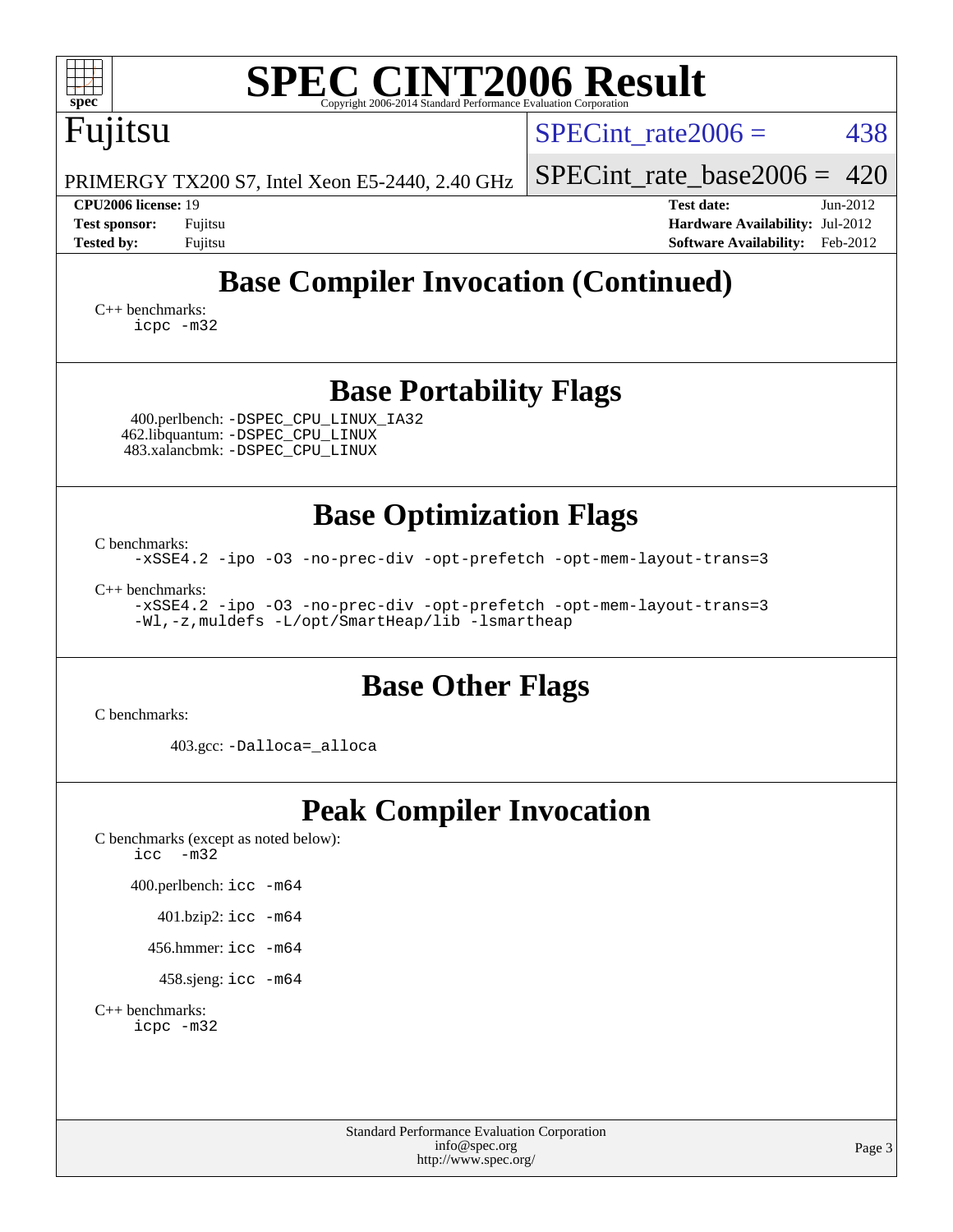

# **[SPEC CINT2006 Result](http://www.spec.org/auto/cpu2006/Docs/result-fields.html#SPECCINT2006Result)**

## Fujitsu

SPECint rate $2006 = 438$ 

PRIMERGY TX200 S7, Intel Xeon E5-2440, 2.40 GHz

[SPECint\\_rate\\_base2006 =](http://www.spec.org/auto/cpu2006/Docs/result-fields.html#SPECintratebase2006) 420

**[CPU2006 license:](http://www.spec.org/auto/cpu2006/Docs/result-fields.html#CPU2006license)** 19 **[Test date:](http://www.spec.org/auto/cpu2006/Docs/result-fields.html#Testdate)** Jun-2012 **[Test sponsor:](http://www.spec.org/auto/cpu2006/Docs/result-fields.html#Testsponsor)** Fujitsu **[Hardware Availability:](http://www.spec.org/auto/cpu2006/Docs/result-fields.html#HardwareAvailability)** Jul-2012 **[Tested by:](http://www.spec.org/auto/cpu2006/Docs/result-fields.html#Testedby)** Fujitsu **Fugital Example 2012 [Software Availability:](http://www.spec.org/auto/cpu2006/Docs/result-fields.html#SoftwareAvailability)** Feb-2012

#### **[Peak Portability Flags](http://www.spec.org/auto/cpu2006/Docs/result-fields.html#PeakPortabilityFlags)**

 400.perlbench: [-DSPEC\\_CPU\\_LP64](http://www.spec.org/cpu2006/results/res2012q3/cpu2006-20120810-24150.flags.html#b400.perlbench_peakCPORTABILITY_DSPEC_CPU_LP64) [-DSPEC\\_CPU\\_LINUX\\_X64](http://www.spec.org/cpu2006/results/res2012q3/cpu2006-20120810-24150.flags.html#b400.perlbench_peakCPORTABILITY_DSPEC_CPU_LINUX_X64)  $401.bzip2: -DSPEC_CPULP64$  456.hmmer: [-DSPEC\\_CPU\\_LP64](http://www.spec.org/cpu2006/results/res2012q3/cpu2006-20120810-24150.flags.html#suite_peakCPORTABILITY456_hmmer_DSPEC_CPU_LP64) 458.sjeng: [-DSPEC\\_CPU\\_LP64](http://www.spec.org/cpu2006/results/res2012q3/cpu2006-20120810-24150.flags.html#suite_peakCPORTABILITY458_sjeng_DSPEC_CPU_LP64) 462.libquantum: [-DSPEC\\_CPU\\_LINUX](http://www.spec.org/cpu2006/results/res2012q3/cpu2006-20120810-24150.flags.html#b462.libquantum_peakCPORTABILITY_DSPEC_CPU_LINUX) 483.xalancbmk: [-DSPEC\\_CPU\\_LINUX](http://www.spec.org/cpu2006/results/res2012q3/cpu2006-20120810-24150.flags.html#b483.xalancbmk_peakCXXPORTABILITY_DSPEC_CPU_LINUX)

## **[Peak Optimization Flags](http://www.spec.org/auto/cpu2006/Docs/result-fields.html#PeakOptimizationFlags)**

[C benchmarks](http://www.spec.org/auto/cpu2006/Docs/result-fields.html#Cbenchmarks):

 400.perlbench: [-xSSE4.2](http://www.spec.org/cpu2006/results/res2012q3/cpu2006-20120810-24150.flags.html#user_peakPASS2_CFLAGSPASS2_LDCFLAGS400_perlbench_f-xSSE42_f91528193cf0b216347adb8b939d4107)(pass 2) [-prof-gen](http://www.spec.org/cpu2006/results/res2012q3/cpu2006-20120810-24150.flags.html#user_peakPASS1_CFLAGSPASS1_LDCFLAGS400_perlbench_prof_gen_e43856698f6ca7b7e442dfd80e94a8fc)(pass 1) [-ipo](http://www.spec.org/cpu2006/results/res2012q3/cpu2006-20120810-24150.flags.html#user_peakPASS2_CFLAGSPASS2_LDCFLAGS400_perlbench_f-ipo)(pass 2) [-O3](http://www.spec.org/cpu2006/results/res2012q3/cpu2006-20120810-24150.flags.html#user_peakPASS2_CFLAGSPASS2_LDCFLAGS400_perlbench_f-O3)(pass 2) [-no-prec-div](http://www.spec.org/cpu2006/results/res2012q3/cpu2006-20120810-24150.flags.html#user_peakPASS2_CFLAGSPASS2_LDCFLAGS400_perlbench_f-no-prec-div)(pass 2) [-prof-use](http://www.spec.org/cpu2006/results/res2012q3/cpu2006-20120810-24150.flags.html#user_peakPASS2_CFLAGSPASS2_LDCFLAGS400_perlbench_prof_use_bccf7792157ff70d64e32fe3e1250b55)(pass 2) [-auto-ilp32](http://www.spec.org/cpu2006/results/res2012q3/cpu2006-20120810-24150.flags.html#user_peakCOPTIMIZE400_perlbench_f-auto-ilp32)  $401.bzip2: -xSSE4.2(pass 2) -prof-qen(pass 1) -ipo(pass 2)$  $401.bzip2: -xSSE4.2(pass 2) -prof-qen(pass 1) -ipo(pass 2)$  $401.bzip2: -xSSE4.2(pass 2) -prof-qen(pass 1) -ipo(pass 2)$  $401.bzip2: -xSSE4.2(pass 2) -prof-qen(pass 1) -ipo(pass 2)$  $401.bzip2: -xSSE4.2(pass 2) -prof-qen(pass 1) -ipo(pass 2)$ [-O3](http://www.spec.org/cpu2006/results/res2012q3/cpu2006-20120810-24150.flags.html#user_peakPASS2_CFLAGSPASS2_LDCFLAGS401_bzip2_f-O3)(pass 2) [-no-prec-div](http://www.spec.org/cpu2006/results/res2012q3/cpu2006-20120810-24150.flags.html#user_peakPASS2_CFLAGSPASS2_LDCFLAGS401_bzip2_f-no-prec-div)(pass 2) [-prof-use](http://www.spec.org/cpu2006/results/res2012q3/cpu2006-20120810-24150.flags.html#user_peakPASS2_CFLAGSPASS2_LDCFLAGS401_bzip2_prof_use_bccf7792157ff70d64e32fe3e1250b55)(pass 2) [-opt-prefetch](http://www.spec.org/cpu2006/results/res2012q3/cpu2006-20120810-24150.flags.html#user_peakCOPTIMIZE401_bzip2_f-opt-prefetch) [-auto-ilp32](http://www.spec.org/cpu2006/results/res2012q3/cpu2006-20120810-24150.flags.html#user_peakCOPTIMIZE401_bzip2_f-auto-ilp32) [-ansi-alias](http://www.spec.org/cpu2006/results/res2012q3/cpu2006-20120810-24150.flags.html#user_peakCOPTIMIZE401_bzip2_f-ansi-alias)  $403.\text{sec: basepeak}$  = yes 429.mcf: basepeak = yes 445.gobmk: [-xAVX](http://www.spec.org/cpu2006/results/res2012q3/cpu2006-20120810-24150.flags.html#user_peakPASS2_CFLAGSPASS2_LDCFLAGS445_gobmk_f-xAVX)(pass 2) [-prof-gen](http://www.spec.org/cpu2006/results/res2012q3/cpu2006-20120810-24150.flags.html#user_peakPASS1_CFLAGSPASS1_LDCFLAGS445_gobmk_prof_gen_e43856698f6ca7b7e442dfd80e94a8fc)(pass 1) [-prof-use](http://www.spec.org/cpu2006/results/res2012q3/cpu2006-20120810-24150.flags.html#user_peakPASS2_CFLAGSPASS2_LDCFLAGS445_gobmk_prof_use_bccf7792157ff70d64e32fe3e1250b55)(pass 2) [-ansi-alias](http://www.spec.org/cpu2006/results/res2012q3/cpu2006-20120810-24150.flags.html#user_peakCOPTIMIZE445_gobmk_f-ansi-alias) [-opt-mem-layout-trans=3](http://www.spec.org/cpu2006/results/res2012q3/cpu2006-20120810-24150.flags.html#user_peakCOPTIMIZE445_gobmk_f-opt-mem-layout-trans_a7b82ad4bd7abf52556d4961a2ae94d5) 456.hmmer: [-xSSE4.2](http://www.spec.org/cpu2006/results/res2012q3/cpu2006-20120810-24150.flags.html#user_peakCOPTIMIZE456_hmmer_f-xSSE42_f91528193cf0b216347adb8b939d4107) [-ipo](http://www.spec.org/cpu2006/results/res2012q3/cpu2006-20120810-24150.flags.html#user_peakCOPTIMIZE456_hmmer_f-ipo) [-O3](http://www.spec.org/cpu2006/results/res2012q3/cpu2006-20120810-24150.flags.html#user_peakCOPTIMIZE456_hmmer_f-O3) [-no-prec-div](http://www.spec.org/cpu2006/results/res2012q3/cpu2006-20120810-24150.flags.html#user_peakCOPTIMIZE456_hmmer_f-no-prec-div) [-unroll2](http://www.spec.org/cpu2006/results/res2012q3/cpu2006-20120810-24150.flags.html#user_peakCOPTIMIZE456_hmmer_f-unroll_784dae83bebfb236979b41d2422d7ec2) [-auto-ilp32](http://www.spec.org/cpu2006/results/res2012q3/cpu2006-20120810-24150.flags.html#user_peakCOPTIMIZE456_hmmer_f-auto-ilp32) 458.sjeng: [-xSSE4.2](http://www.spec.org/cpu2006/results/res2012q3/cpu2006-20120810-24150.flags.html#user_peakPASS2_CFLAGSPASS2_LDCFLAGS458_sjeng_f-xSSE42_f91528193cf0b216347adb8b939d4107)(pass 2) [-prof-gen](http://www.spec.org/cpu2006/results/res2012q3/cpu2006-20120810-24150.flags.html#user_peakPASS1_CFLAGSPASS1_LDCFLAGS458_sjeng_prof_gen_e43856698f6ca7b7e442dfd80e94a8fc)(pass 1) [-ipo](http://www.spec.org/cpu2006/results/res2012q3/cpu2006-20120810-24150.flags.html#user_peakPASS2_CFLAGSPASS2_LDCFLAGS458_sjeng_f-ipo)(pass 2) [-O3](http://www.spec.org/cpu2006/results/res2012q3/cpu2006-20120810-24150.flags.html#user_peakPASS2_CFLAGSPASS2_LDCFLAGS458_sjeng_f-O3)(pass 2) [-no-prec-div](http://www.spec.org/cpu2006/results/res2012q3/cpu2006-20120810-24150.flags.html#user_peakPASS2_CFLAGSPASS2_LDCFLAGS458_sjeng_f-no-prec-div)(pass 2) [-prof-use](http://www.spec.org/cpu2006/results/res2012q3/cpu2006-20120810-24150.flags.html#user_peakPASS2_CFLAGSPASS2_LDCFLAGS458_sjeng_prof_use_bccf7792157ff70d64e32fe3e1250b55)(pass 2) [-unroll4](http://www.spec.org/cpu2006/results/res2012q3/cpu2006-20120810-24150.flags.html#user_peakCOPTIMIZE458_sjeng_f-unroll_4e5e4ed65b7fd20bdcd365bec371b81f) [-auto-ilp32](http://www.spec.org/cpu2006/results/res2012q3/cpu2006-20120810-24150.flags.html#user_peakCOPTIMIZE458_sjeng_f-auto-ilp32) 462.libquantum: [-xAVX](http://www.spec.org/cpu2006/results/res2012q3/cpu2006-20120810-24150.flags.html#user_peakCOPTIMIZE462_libquantum_f-xAVX) [-ipo](http://www.spec.org/cpu2006/results/res2012q3/cpu2006-20120810-24150.flags.html#user_peakCOPTIMIZE462_libquantum_f-ipo) [-O3](http://www.spec.org/cpu2006/results/res2012q3/cpu2006-20120810-24150.flags.html#user_peakCOPTIMIZE462_libquantum_f-O3) [-no-prec-div](http://www.spec.org/cpu2006/results/res2012q3/cpu2006-20120810-24150.flags.html#user_peakCOPTIMIZE462_libquantum_f-no-prec-div) [-opt-prefetch](http://www.spec.org/cpu2006/results/res2012q3/cpu2006-20120810-24150.flags.html#user_peakCOPTIMIZE462_libquantum_f-opt-prefetch) [-opt-mem-layout-trans=3](http://www.spec.org/cpu2006/results/res2012q3/cpu2006-20120810-24150.flags.html#user_peakCOPTIMIZE462_libquantum_f-opt-mem-layout-trans_a7b82ad4bd7abf52556d4961a2ae94d5)  $464.h264$ ref: basepeak = yes

[C++ benchmarks:](http://www.spec.org/auto/cpu2006/Docs/result-fields.html#CXXbenchmarks)

 471.omnetpp: [-xSSE4.2](http://www.spec.org/cpu2006/results/res2012q3/cpu2006-20120810-24150.flags.html#user_peakPASS2_CXXFLAGSPASS2_LDCXXFLAGS471_omnetpp_f-xSSE42_f91528193cf0b216347adb8b939d4107)(pass 2) [-prof-gen](http://www.spec.org/cpu2006/results/res2012q3/cpu2006-20120810-24150.flags.html#user_peakPASS1_CXXFLAGSPASS1_LDCXXFLAGS471_omnetpp_prof_gen_e43856698f6ca7b7e442dfd80e94a8fc)(pass 1) [-ipo](http://www.spec.org/cpu2006/results/res2012q3/cpu2006-20120810-24150.flags.html#user_peakPASS2_CXXFLAGSPASS2_LDCXXFLAGS471_omnetpp_f-ipo)(pass 2) [-O3](http://www.spec.org/cpu2006/results/res2012q3/cpu2006-20120810-24150.flags.html#user_peakPASS2_CXXFLAGSPASS2_LDCXXFLAGS471_omnetpp_f-O3)(pass 2) [-no-prec-div](http://www.spec.org/cpu2006/results/res2012q3/cpu2006-20120810-24150.flags.html#user_peakPASS2_CXXFLAGSPASS2_LDCXXFLAGS471_omnetpp_f-no-prec-div)(pass 2) [-prof-use](http://www.spec.org/cpu2006/results/res2012q3/cpu2006-20120810-24150.flags.html#user_peakPASS2_CXXFLAGSPASS2_LDCXXFLAGS471_omnetpp_prof_use_bccf7792157ff70d64e32fe3e1250b55)(pass 2) [-ansi-alias](http://www.spec.org/cpu2006/results/res2012q3/cpu2006-20120810-24150.flags.html#user_peakCXXOPTIMIZE471_omnetpp_f-ansi-alias) [-opt-ra-region-strategy=block](http://www.spec.org/cpu2006/results/res2012q3/cpu2006-20120810-24150.flags.html#user_peakCXXOPTIMIZE471_omnetpp_f-opt-ra-region-strategy_a0a37c372d03933b2a18d4af463c1f69) [-Wl,-z,muldefs](http://www.spec.org/cpu2006/results/res2012q3/cpu2006-20120810-24150.flags.html#user_peakEXTRA_LDFLAGS471_omnetpp_link_force_multiple1_74079c344b956b9658436fd1b6dd3a8a) [-L/opt/SmartHeap/lib -lsmartheap](http://www.spec.org/cpu2006/results/res2012q3/cpu2006-20120810-24150.flags.html#user_peakEXTRA_LIBS471_omnetpp_SmartHeap_1046f488ce4b4d9d2689b01742ccb999)

 473.astar: [-xAVX](http://www.spec.org/cpu2006/results/res2012q3/cpu2006-20120810-24150.flags.html#user_peakCXXOPTIMIZE473_astar_f-xAVX) [-ipo](http://www.spec.org/cpu2006/results/res2012q3/cpu2006-20120810-24150.flags.html#user_peakCXXOPTIMIZE473_astar_f-ipo) [-O3](http://www.spec.org/cpu2006/results/res2012q3/cpu2006-20120810-24150.flags.html#user_peakCXXOPTIMIZE473_astar_f-O3) [-no-prec-div](http://www.spec.org/cpu2006/results/res2012q3/cpu2006-20120810-24150.flags.html#user_peakCXXOPTIMIZE473_astar_f-no-prec-div) [-opt-prefetch](http://www.spec.org/cpu2006/results/res2012q3/cpu2006-20120810-24150.flags.html#user_peakCXXOPTIMIZE473_astar_f-opt-prefetch) [-opt-mem-layout-trans=3](http://www.spec.org/cpu2006/results/res2012q3/cpu2006-20120810-24150.flags.html#user_peakCXXOPTIMIZE473_astar_f-opt-mem-layout-trans_a7b82ad4bd7abf52556d4961a2ae94d5) [-Wl,-z,muldefs](http://www.spec.org/cpu2006/results/res2012q3/cpu2006-20120810-24150.flags.html#user_peakEXTRA_LDFLAGS473_astar_link_force_multiple1_74079c344b956b9658436fd1b6dd3a8a) [-L/opt/SmartHeap/lib -lsmartheap](http://www.spec.org/cpu2006/results/res2012q3/cpu2006-20120810-24150.flags.html#user_peakEXTRA_LIBS473_astar_SmartHeap_1046f488ce4b4d9d2689b01742ccb999)

Continued on next page

Standard Performance Evaluation Corporation [info@spec.org](mailto:info@spec.org) <http://www.spec.org/>